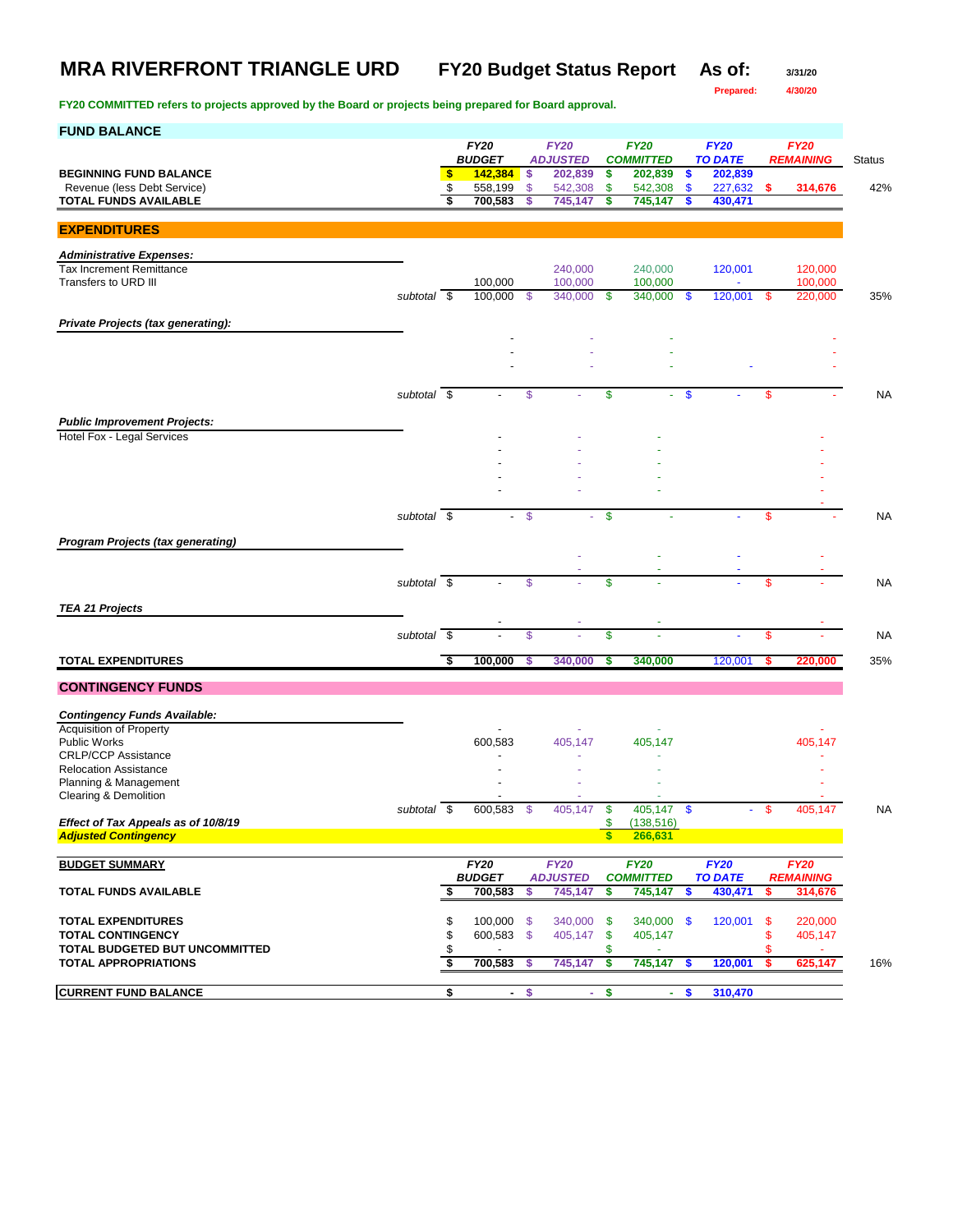## **MRA FRONT ST URD FY20 Budget Status Report As of: 3/31/20**

**Prepared: 4/6/20**

| <b>FUND BALANCE</b>                                                                                                     |          |                              |              |                                     |                          |                               |      |                           |      |                                 |                  |
|-------------------------------------------------------------------------------------------------------------------------|----------|------------------------------|--------------|-------------------------------------|--------------------------|-------------------------------|------|---------------------------|------|---------------------------------|------------------|
|                                                                                                                         |          | <b>FY20</b><br><b>BUDGET</b> |              | <b>FY20</b><br><b>ADJUSTED</b>      |                          | <b>FY20</b>                   |      | <b>FY20</b>               |      | <b>FY20</b><br><b>REMAINING</b> |                  |
| <b>BEGINNING FUND BALANCE</b>                                                                                           | \$       | 390,807                      | \$           | 403,273                             | S.                       | <b>COMMITTED</b><br>403,273   | \$   | <b>TO DATE</b><br>403,273 |      |                                 | <b>Status</b>    |
| Revenue (less Debt Service)                                                                                             | \$       | 2,516                        | \$           | 718,275                             | \$.                      | 718,275                       | \$   | 160,260                   | -\$  | 558,015                         | 22%              |
| <b>TOTAL FUNDS AVAILABLE</b>                                                                                            | \$       | 393,323                      | s            | 1,121,548                           | \$                       | 1,121,548                     | S    | 563,533                   |      |                                 |                  |
| <b>EXPENDITURES</b>                                                                                                     |          |                              |              |                                     |                          |                               |      |                           |      |                                 |                  |
| <b>Administrative Expenses:</b>                                                                                         |          |                              |              |                                     |                          |                               |      |                           |      |                                 |                  |
| <b>Merchant Service Fees</b>                                                                                            |          |                              |              |                                     |                          |                               |      |                           |      |                                 |                  |
| Transfers to URD III                                                                                                    |          |                              |              |                                     |                          |                               |      |                           |      |                                 |                  |
| subtotal \$                                                                                                             |          |                              | $\mathbb{S}$ |                                     | \$                       |                               | \$   |                           | \$   |                                 | <b>NA</b>        |
| <b>Private Projects (tax generating):</b>                                                                               |          |                              |              |                                     |                          |                               |      |                           |      |                                 |                  |
| AC by Mariott Hotel - 175 Pattee St - \$1,886,105 via bond when compl<br>Levasseur Street Townhomes - 304 Levasseur St  |          | 191,870                      |              | 191,870                             |                          | 191,870                       |      | 184,914                   |      | 6,956                           |                  |
| Radius Gallery - 120 N Higgins Ave                                                                                      |          | 146,888                      |              | 146,888                             |                          | 146,888                       |      | 146,888                   |      |                                 | - done           |
| Union Block Restoration - 127 East Main                                                                                 |          |                              |              | 579,858                             |                          | 579,858                       |      |                           |      | 579,858                         |                  |
| Wren Hotel - 201 E Main Street - \$587,212 when available                                                               |          |                              |              |                                     |                          |                               |      |                           |      |                                 |                  |
|                                                                                                                         |          |                              |              |                                     |                          |                               |      |                           |      |                                 |                  |
|                                                                                                                         |          |                              |              |                                     |                          |                               |      |                           |      |                                 |                  |
| subtotal $\overline{\$}$                                                                                                |          | 338,758                      | - \$         | 918,616                             | - \$                     | 918,616                       | -\$  | 331,802                   | - \$ | 586.814                         | 36%              |
|                                                                                                                         |          |                              |              |                                     |                          |                               |      |                           |      |                                 |                  |
| <b>Public Improvement Projects:</b>                                                                                     |          |                              |              |                                     |                          |                               |      |                           |      |                                 |                  |
| Dragon Hollow - \$50k total when available                                                                              |          |                              |              | 50,000                              |                          | 50,000                        |      | 50,000                    |      |                                 | done             |
| Missoula Public Library - \$500K total; \$300K remain for FY20+; up to \$<br>North Riverside Parks & Trails Master Plan |          | 50,000                       |              | 75,000<br>1,665                     |                          | 75,000<br>1,665               |      | 75,000<br>1,665           |      |                                 | \$225K remaining |
| Payne/Library Block - Redevelopment Plan                                                                                |          |                              |              | 25,000                              |                          | 25,000                        |      |                           |      | 25,000                          |                  |
|                                                                                                                         |          |                              |              |                                     |                          |                               |      |                           |      |                                 |                  |
|                                                                                                                         |          |                              |              |                                     |                          |                               |      |                           |      |                                 |                  |
| subtotal \$                                                                                                             |          | 50,000                       | $\mathbb{S}$ | 151,665                             | -\$                      | 151,665                       |      | 126,665                   | -\$  | 25,000                          | 84%              |
| <b>Program Projects (tax generating)</b>                                                                                |          |                              |              |                                     |                          |                               |      |                           |      |                                 |                  |
|                                                                                                                         |          |                              |              |                                     |                          |                               |      |                           |      |                                 |                  |
|                                                                                                                         |          |                              |              |                                     |                          |                               |      |                           |      |                                 |                  |
| subtotal \$                                                                                                             |          |                              | \$           |                                     | \$                       |                               |      |                           | \$   |                                 | <b>NA</b>        |
| <b>MAP-21 Projects</b>                                                                                                  |          |                              |              |                                     |                          |                               |      |                           |      |                                 |                  |
|                                                                                                                         |          |                              |              |                                     |                          |                               |      |                           |      |                                 |                  |
| subtotal \$                                                                                                             |          |                              | \$           |                                     | \$                       |                               |      |                           | \$   |                                 | <b>NA</b>        |
| <b>TOTAL EXPENDITURES</b>                                                                                               | Ŝ        | 388,758                      | s            | 1,070,281                           | s                        | 1,070,281                     |      | 458,467                   |      | 611,814                         | 43%              |
| <b>CONTINGENCY FUNDS</b>                                                                                                |          |                              |              |                                     |                          |                               |      |                           |      |                                 |                  |
|                                                                                                                         |          |                              |              |                                     |                          |                               |      |                           |      |                                 |                  |
| <b>Contingency Funds Available:</b><br>Acquisition of Property                                                          |          |                              |              |                                     |                          |                               |      |                           |      |                                 |                  |
| <b>Public Works</b>                                                                                                     |          | 4,565                        |              | 51,267                              |                          | 51,267                        |      |                           |      | 51,267                          |                  |
| <b>CRLP/CCP Assistance</b>                                                                                              |          |                              |              |                                     |                          |                               |      |                           |      |                                 |                  |
| <b>Relocation Assistance</b><br>Planning & Management                                                                   |          |                              |              |                                     |                          |                               |      |                           |      |                                 |                  |
| Clearing & Demolition                                                                                                   |          |                              |              |                                     |                          |                               |      |                           |      |                                 |                  |
| subtotal \$                                                                                                             |          | $4,565$ \$                   |              | 51,267                              | -\$                      | $51,267$ \$                   |      | ÷.                        | -\$  | 51,267                          |                  |
| Effect of Tax Appeals as of 10/8/19<br><b>Adjusted Contingency</b>                                                      |          |                              |              |                                     | \$<br>$\mathbf{\hat{s}}$ | (40, 645)<br>10,622           |      |                           |      |                                 |                  |
|                                                                                                                         |          |                              |              |                                     |                          |                               |      |                           |      |                                 |                  |
| <b>BUDGET SUMMARY</b>                                                                                                   |          | <b>FY20</b>                  |              | <b>FY20</b>                         |                          | <b>FY20</b>                   |      | <b>FY20</b>               |      | <b>FY20</b>                     |                  |
| <b>TOTAL FUNDS AVAILABLE</b>                                                                                            | S        | <b>BUDGET</b><br>393,323     | s            | <i><b>ADJUSTED</b></i><br>1,121,548 | s                        | <b>COMMITTED</b><br>1,121,548 | S    | <b>TO DATE</b><br>563,533 | \$   | <b>REMAINING</b><br>558.015     |                  |
|                                                                                                                         |          |                              |              |                                     |                          |                               |      |                           |      |                                 |                  |
| <b>TOTAL EXPENDITURES</b>                                                                                               | \$       | 388,758                      | \$.          | 1,070,281                           | \$                       | 1,070,281                     | \$   | 458,467                   | -\$  | 611,814                         |                  |
| <b>TOTAL CONTINGENCY</b>                                                                                                | \$       | $4,565$ \$                   |              | 51,267                              | \$                       | 51,267                        |      |                           | \$   | 51,267                          |                  |
| TOTAL BUDGETED BUT UNCOMMITTED                                                                                          | \$<br>\$ |                              |              |                                     | \$                       |                               |      |                           | \$   |                                 |                  |
| <b>TOTAL APPROPRIATIONS</b>                                                                                             |          | 393,323                      | s            | 1,121,548                           | S.                       | 1,121,548                     | S    | 458,467                   | -\$  | 663,081                         | 41%              |
| <b>CURRENT FUND BALANCE</b>                                                                                             | \$       | $\sim$                       | \$           | $\sim$                              | \$                       |                               | - \$ | 105,066                   |      |                                 |                  |
| <b>CONTINGENCY REMAINING + PROJECT SAVINGS</b>                                                                          |          |                              |              |                                     |                          |                               |      |                           | \$   | 10,622                          |                  |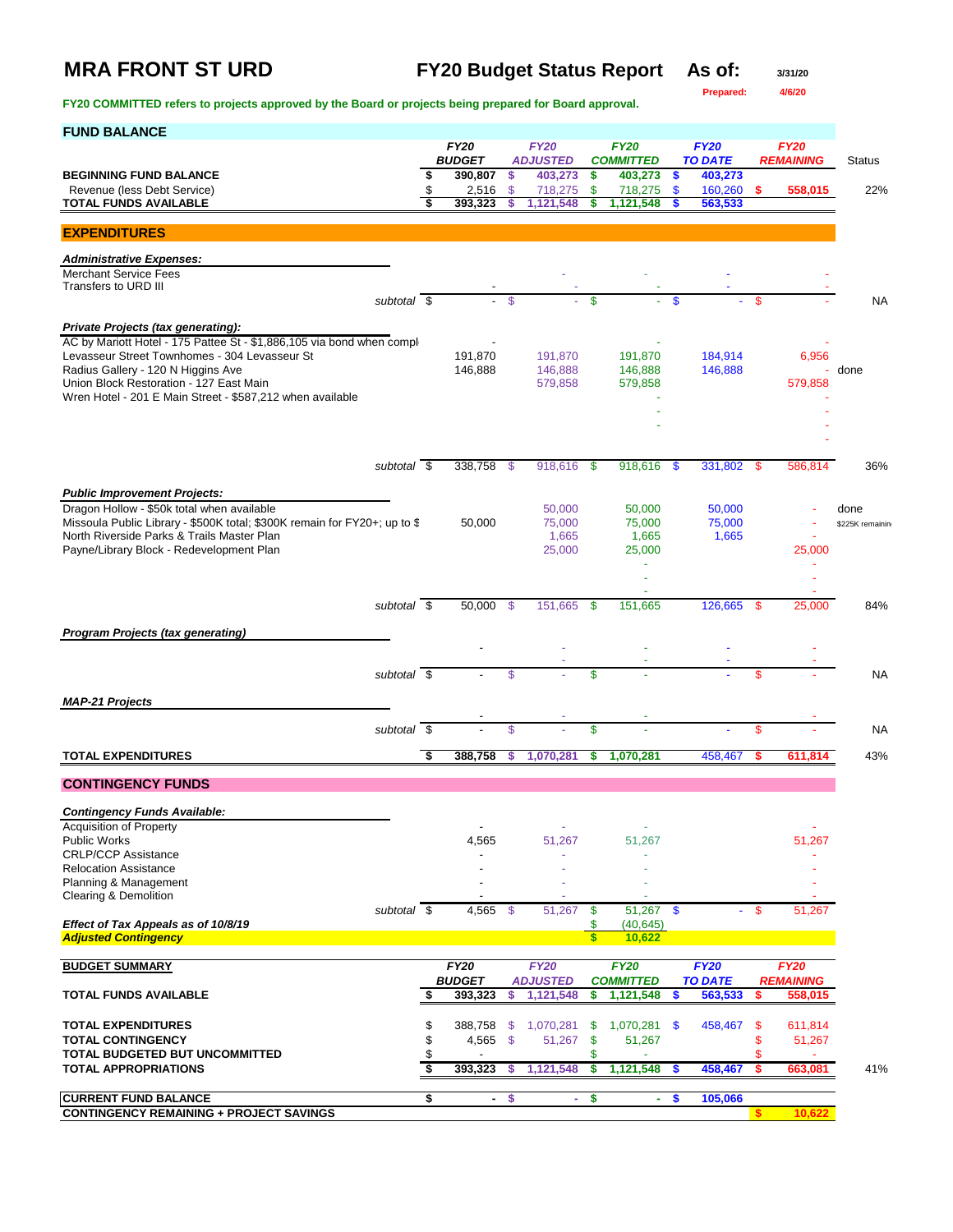**Prepared: 4/6/20**

**FY20 COMMITTED refers to projects approved by the Board or projects being prepared for Board approval.** 

**FUND BALANCE**

# **MRA URD II FY20 Budget Status Report** As of:  $\frac{3}{31/20}$

|                                                                                 |                          |    | <b>FY20</b>           |               | <b>FY20</b>     |               | <b>FY20</b>      |               | <b>FY20</b>    |               | <b>FY20</b>      |                   |
|---------------------------------------------------------------------------------|--------------------------|----|-----------------------|---------------|-----------------|---------------|------------------|---------------|----------------|---------------|------------------|-------------------|
|                                                                                 |                          |    | <b>BUDGET</b>         |               | <b>ADJUSTED</b> |               | <b>COMMITTED</b> |               | <b>TO DATE</b> |               | <b>REMAINING</b> | <b>Status</b>     |
| <b>BEGINNING FUND BALANCE</b>                                                   |                          |    | 4,069,926             | \$            | 3,441,763       | S             | 3,441,763        | <b>S</b>      | 3,441,763      |               |                  |                   |
| Revenue (less Debt Service)                                                     |                          |    | 2,940,477             | \$            | 2,837,082       | \$.           | 2,837,082        | \$.           | 1,238,580      | \$.           | 1,598,502        | 44%               |
| <b>TOTAL FUNDS AVAILABLE</b>                                                    |                          |    | 7,010,403             | S.            | 6,278,845       | S             | 6,278,845        |               | 4,680,343      |               |                  |                   |
|                                                                                 |                          |    |                       |               |                 |               |                  |               |                |               |                  |                   |
| <b>EXPENDITURES</b>                                                             |                          |    |                       |               |                 |               |                  |               |                |               |                  |                   |
| <b>Administrative Expenses:</b>                                                 |                          |    |                       |               |                 |               |                  |               |                |               |                  |                   |
| <b>Tax Increment Remittance</b>                                                 |                          |    |                       |               | 738,175         |               | 738,175          |               | 369,087        |               | 369,089          |                   |
| Transfers to URD III                                                            |                          |    | 150,000               |               | 150,000         |               | 150,000          |               |                |               | 150,000          |                   |
|                                                                                 | subtotal \$              |    | 150,000 \$            |               | 888,175         | - \$          | 888,175 \$       |               | 369,087 \$     |               | 519,089          | 42%               |
|                                                                                 |                          |    |                       |               |                 |               |                  |               |                |               |                  |                   |
| <b>Private Projects (tax generating):</b>                                       |                          |    |                       |               |                 |               |                  |               |                |               |                  |                   |
| 1901 Maple Street - MSJ Properties Housing                                      |                          |    |                       |               | 69,885          |               | 69,885           |               |                |               | 69,885           | ongoing           |
| Blackfoot River Outfitters - 225 N Russell Street                               |                          |    | 80,582                |               | 80,582          |               | 80,582           |               |                |               | 80,582           | ongoing           |
| Burton Street Apartments - 525 Burton Street                                    |                          |    | 123,994               |               | 123,994         |               | 123,994          |               |                |               | 123,994          | ongoing           |
| DJ&A Office Building - 2000 Maple Street                                        |                          |    | 301,432               |               | 301,432         |               | 301,432          |               |                |               | 301,432          | ongoing           |
| Ponderosa Village - 1029 West Pine Street                                       |                          |    |                       |               | 96,000          |               | 96,000           |               |                |               | 96,000           | ongoing           |
| Sentinel Property Medical Offices - 1900 West Broadway                          |                          |    |                       |               | 1,170,611       |               | 1,170,611        |               |                |               | 1,170,611        | ongoing           |
| The Row at Milwaukee Trail - 201 S Catlin                                       |                          |    | 122,239               |               | 122,239         |               | 122,239          |               |                |               | 122,239          | ongoing           |
|                                                                                 |                          |    |                       |               |                 |               |                  |               |                |               |                  |                   |
|                                                                                 | subtotal $\overline{\$}$ |    | 628,247               | - \$          | 1,964,743       | \$            | 1,964,743 \$     |               |                | \$            | 1,964,743        |                   |
|                                                                                 |                          |    |                       |               |                 |               |                  |               |                |               |                  |                   |
| <b>Public Improvement Projects:</b>                                             |                          |    |                       |               |                 |               |                  |               |                |               |                  |                   |
| Bitterroot Trail Connection - Pine to Spruce Streets - Construction             |                          |    | 357,406               |               | 357,406         |               | 357,406          |               | 337,011        |               | 20,395           | ongoing           |
| Bitterroot Trail Connection - Pine to Spruce Streets - Design/Engineering/Const |                          |    | 9,799                 |               | 8,071           |               | 8,071            |               | 7,409          |               | 662              | ongoing           |
| Bitterroot Trail Connection - Pine to Spruce Streets - Lighting                 |                          |    | 54,000                |               |                 |               |                  |               | 612            |               | (612)            | ongoing           |
| <b>Clark Fork Riverbank Stabilization</b>                                       |                          |    |                       |               | 2,555           |               | 2,555            |               | 2,555          |               |                  | done              |
| Housing Policy Implementation - \$10K/yr (FY20, FY21, FY22)                     |                          |    |                       |               | 10,000          |               | 10,000           |               |                |               | 10,000           | ongoing           |
| <b>Legal Services</b>                                                           |                          |    | 10,000                |               | 10,000          |               |                  |               |                |               | 10,000           | set aside         |
| Max Wave - DNRC Grant Reimbursement                                             |                          |    |                       |               | 5,000           |               | 5,000            |               | 5,000          |               | ٠                | done              |
| Missoula Food Bank & Community Center - PHC Satelite Clinic                     |                          |    |                       |               | 433,840         |               | 433,840          |               |                |               |                  |                   |
|                                                                                 |                          |    |                       |               |                 |               |                  |               |                |               | 433,840          | ongoing           |
| North Riverside Parks & Trails Master Plan                                      |                          |    |                       |               | 1,667           |               | 1,667            |               | 1,667          |               |                  | done              |
| Opportunity Zone Funding - \$50K (\$25K from URD II & NRSS URD)                 |                          |    |                       |               | 25,000          |               | 25,000           |               | 25,000         |               |                  | done              |
| Police Facility - 101 North Catlin (\$250K/yr FY19-FY22)                        |                          |    | 250,000               |               | 250,000         |               | 250,000          |               |                |               | 250,000 ongoing  |                   |
| Sidewalks - 2nd & 3rd Street - Construction (Estimate)                          |                          |    | 327,000               |               | 400,000         |               |                  |               |                |               |                  | 400,000 set aside |
| Sidewalks - 2nd & 3rd Street - Design, Engineering, Const. Admin                |                          |    |                       |               | 92,992          |               | 92,992           |               | 44,704         |               |                  | 48,289 ongoing    |
| Silver Park - Public Art - "Perseverance" Lighting                              |                          |    | 25,000                |               | 25,000          |               | 25,000           |               | 17,524         |               | 7,476            | done              |
| Traffic Signal Box - Russell & Wyoming Streets                                  |                          |    |                       |               | 1,500           |               | 1,500            |               | 1,500          |               |                  | done              |
| <b>Wayfinding &amp; Entry Features</b>                                          |                          |    | 77,750                |               | 77,750          |               |                  |               |                |               | 77,750           | set aside         |
| West Broadway Island - Trail & Bridge - Construction                            |                          |    | 201,253               |               | 81,533          |               | 81,533           |               | 81,025         |               | 508              | ongoing           |
| West Broadway Island - Trail & Bridge - Design/Eng/Const. Admin                 |                          |    |                       |               |                 |               |                  |               |                |               |                  | ongoing           |
| West Broadway Island - Trail & Bridge - Miscellaneous                           |                          |    |                       |               | 1,992           |               | 1,992            |               | 1,992          |               | 0                | ongoing           |
| Wyoming Street Reconstruction - Construction                                    |                          |    | 629,075               |               | 610,566         |               | 610,566          |               | 232            |               | 610,334          | ongoing           |
| Wyoming Street Reconstruction - Design/Eng/Const. Admin                         |                          |    | 29,291                |               | 49,629          |               | 49,629           |               | 6,905          |               | 42,724           | ongoing           |
| YWCA Expansion - 1800 S 3rd St W                                                |                          |    | 142,404               |               | 142,404         |               | 142,404          |               |                |               | 142,404          | ongoing           |
|                                                                                 |                          |    |                       |               |                 |               |                  |               |                |               |                  |                   |
|                                                                                 |                          |    |                       |               |                 |               |                  |               |                |               |                  |                   |
|                                                                                 |                          |    |                       |               |                 |               |                  |               |                |               |                  |                   |
|                                                                                 |                          |    | subtotal \$ 2,112,978 | $\sqrt{3}$    | 2,586,905       | \$            | 2,099,155        | - \$          | 533,135        | -S            | 2,053,770        | 21%               |
|                                                                                 |                          |    |                       |               |                 |               |                  |               |                |               |                  |                   |
| Program (CCP/CRLP/FIP) Projects (tax generating)                                |                          |    |                       |               |                 |               |                  |               |                |               |                  |                   |
| Westside Lanes & Fun Center - 1615 Wyoming Street                               |                          |    | 50,000                |               | 50,000          |               | 50,000           |               |                |               |                  | 50,000 ongoing    |
| <b>Unidentified Program Projects</b>                                            |                          |    |                       |               |                 |               |                  |               |                |               |                  |                   |
|                                                                                 |                          |    |                       |               |                 |               |                  |               |                |               |                  |                   |
|                                                                                 | subtotal \$              |    | 50,000 \$             |               | 50,000          | $\sqrt[6]{3}$ | 50,000           | $\sqrt{3}$    |                | \$            | 50,000           | <b>NA</b>         |
| <b>Federally Assisted Projects</b>                                              |                          |    |                       |               |                 |               |                  |               |                |               |                  |                   |
|                                                                                 |                          |    |                       |               |                 |               |                  |               |                |               |                  |                   |
|                                                                                 | subtotal \$              |    |                       | $\mathcal{L}$ |                 | \$            |                  |               |                | \$            |                  | <b>NA</b>         |
|                                                                                 |                          |    |                       |               |                 |               |                  |               |                |               |                  |                   |
| <b>TOTAL EXPENDITURES</b>                                                       |                          | S. | 2,941,225             | $\frac{1}{2}$ | 5,489,823       | \$            | 5,002,073        | $\mathcal{S}$ | 902,222        | $\frac{1}{2}$ | 4,587,601        | 16%               |
|                                                                                 |                          |    |                       |               |                 |               |                  |               |                |               |                  |                   |

**CONTINGENCY FUNDS**

| <b>Contingency Funds Available:</b>                                              |             |               |      |                 |          |                  |               |                |        |                         |     |
|----------------------------------------------------------------------------------|-------------|---------------|------|-----------------|----------|------------------|---------------|----------------|--------|-------------------------|-----|
| <b>Acquisition of Property</b>                                                   |             | 100,000       |      | 100,000         |          | 100,000          |               |                |        | 100,000                 |     |
| <b>Public Works</b>                                                              |             | 3,769,178     |      | 489,022         |          | 489,022          |               |                |        | 489,022                 |     |
| <b>CRLP/CCP Assistance</b>                                                       |             |               |      |                 |          |                  |               |                |        |                         |     |
| <b>Relocation Assistance</b>                                                     |             |               |      |                 |          |                  |               |                |        |                         |     |
| Planning & Management                                                            |             | 100,000       |      | 100,000         |          | 100,000          |               |                |        | 100,000                 |     |
| <b>Clearing &amp; Demolition</b>                                                 |             | 100,000       |      | 100,000         |          | 100,000          |               |                |        | 100,000                 |     |
|                                                                                  | subtotal \$ | 4,069,178 \$  |      | 789,022         | SS.      | 789,022          | $\mathbf{\$}$ |                | $-$ \$ | 789,022                 |     |
| Effect of Tax Appeals as of 10/8/19                                              |             |               |      |                 |          | (172, 601)       |               |                |        |                         |     |
| <b>Adjusted Contingency</b>                                                      |             |               |      |                 |          | 616,421          |               |                |        |                         |     |
|                                                                                  |             |               |      |                 |          |                  |               |                |        |                         |     |
| <b>BUDGET SUMMARY</b>                                                            |             | <b>FY20</b>   |      | <b>FY20</b>     |          | <b>FY20</b>      |               | <b>FY20</b>    |        | <b>FY20</b>             |     |
|                                                                                  |             | <b>BUDGET</b> |      | <b>ADJUSTED</b> |          | <b>COMMITTED</b> |               | <b>TO DATE</b> |        | <b>REMAINING</b>        |     |
| <b>TOTAL FUNDS AVAILABLE</b>                                                     |             | 7,010,403     | S    | 6,278,845       | S.       | 6,278,845        | <b>S</b>      | 4,680,343      |        | 1,598,502               |     |
| <b>TOTAL EXPENDITURES</b>                                                        |             | 2,941,225     | \$.  | 5,489,823       | SS.      | 5,002,073        | -S            | 902,222        | \$.    | 4,099,851               |     |
| <b>TOTAL CONTINGENCY</b>                                                         |             | 4,069,178 \$  |      | 789,022         | -SS      | 789,022          |               |                |        | 789,022                 |     |
| <b>TOTAL BUDGETED BUT UNCOMMITTED</b>                                            |             |               |      |                 |          | 487,750          |               |                |        | 487,750                 |     |
| <b>TOTAL APPROPRIATIONS</b>                                                      |             | 7,010,403     | -S   | 6,278,845       | S        | 6,278,845        | <b>S</b>      | 902,222        |        | 5,376,623               | 14% |
| <b>CURRENT FUND BALANCE</b>                                                      | \$          | $\sim$        | - \$ |                 | $(0)$ \$ | (0)              | <b>S</b>      | 3,778,121      |        | <b>Adj. Contingency</b> |     |
| Less Long Term Receivables (MWC Notes) not readily available for projects        |             |               |      |                 |          |                  |               | (412, 846)     |        | 203,575                 |     |
|                                                                                  |             |               |      |                 |          |                  |               |                |        |                         |     |
|                                                                                  |             |               |      |                 |          |                  |               |                |        |                         |     |
| <b>ADJUSTED FUND BALANCE</b><br><b>CONTINGENCY + PROJECT SAVINGS - MWC NOTES</b> |             |               |      |                 |          |                  |               | 3,365,275      |        | 203,575                 |     |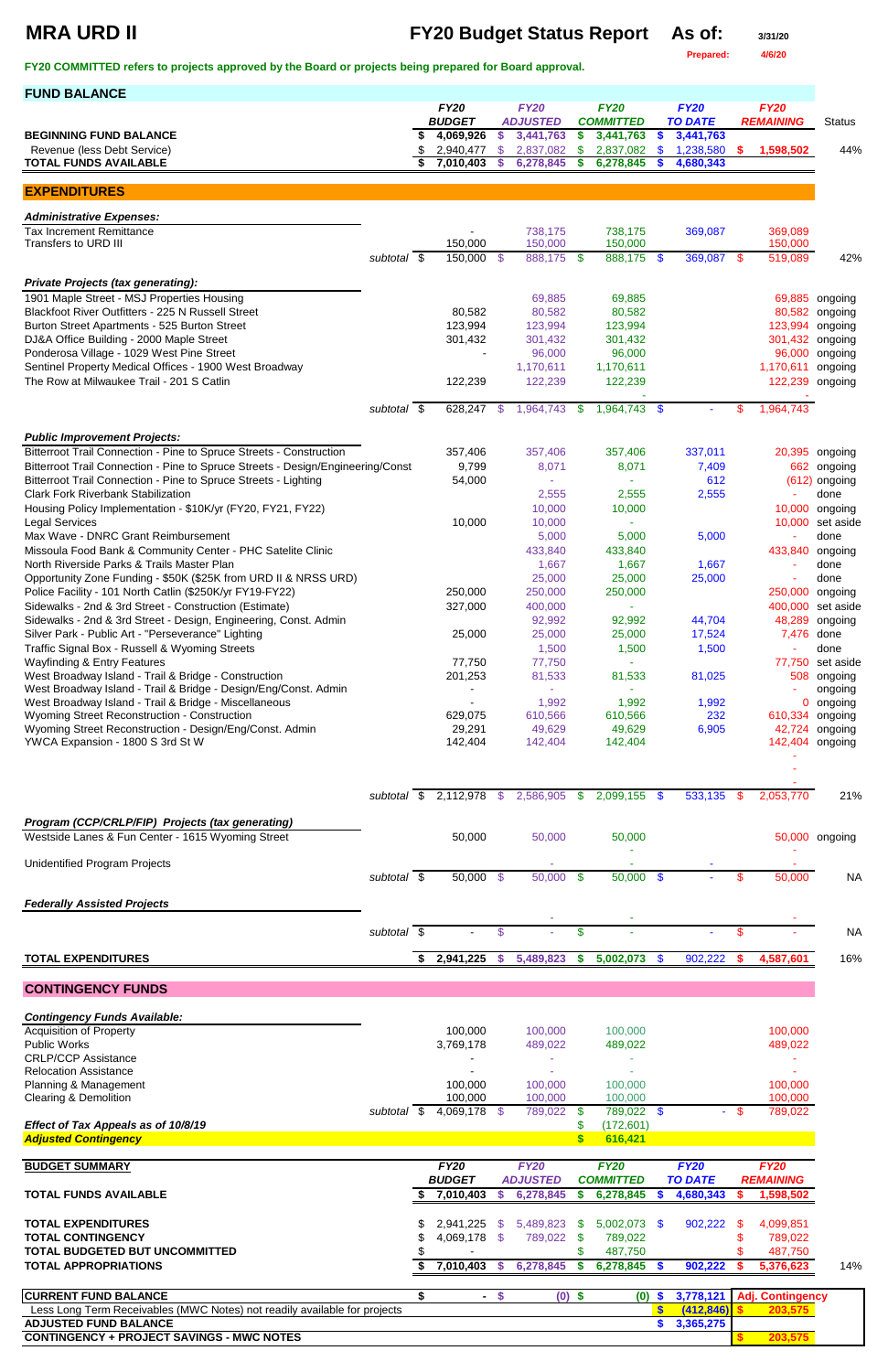# **MRA URD III FY20 Budget Status Report As of:**  $\frac{3}{31/20}$

| AS Of: |  | з |
|--------|--|---|
|        |  |   |

**Prepared: 4/6/20**

**FY20 COMMITTED refers to projects approved by the Board or projects being prepared for Board approval.** 

| <b>FUND BALANCE</b>                                                                                                      |                     |                              |        |                                |        |                                 |               |                               |          |                                 | <b>Status</b>                      |
|--------------------------------------------------------------------------------------------------------------------------|---------------------|------------------------------|--------|--------------------------------|--------|---------------------------------|---------------|-------------------------------|----------|---------------------------------|------------------------------------|
|                                                                                                                          |                     | <b>FY20</b><br><b>BUDGET</b> |        | <b>FY20</b><br><b>ADJUSTED</b> |        | <b>FY20</b><br><b>COMMITTED</b> |               | <b>FY20</b><br><b>TO DATE</b> |          | <b>FY20</b><br><b>REMAINING</b> | $\%$                               |
| <b>BEGINNING FUND BALANCE</b>                                                                                            |                     | 2,698,735                    | -\$    | 3,061,845                      | \$     | 3,061,845                       | $\frac{1}{2}$ | 3,061,845                     |          |                                 |                                    |
| Revenue (less Debt Service)                                                                                              |                     | 4,442,266                    | - \$   | 4,344,790                      | \$     | 4,344,790                       | -\$           | 1,249,340                     | <b>S</b> | 3,095,450 29%                   |                                    |
| <b>TOTAL FUNDS AVAILABLE</b>                                                                                             |                     | 7,141,001                    | -S     | 7,406,635                      | \$     | 7,406,635                       | - \$          | 4,311,185                     |          |                                 |                                    |
| <b>EXPENDITURES</b>                                                                                                      |                     |                              |        |                                |        |                                 |               |                               |          |                                 |                                    |
| <b>Administrative Expenses:</b>                                                                                          |                     |                              |        |                                |        |                                 |               |                               |          |                                 |                                    |
| <b>Personnel Services</b>                                                                                                |                     | 620,700                      |        | 620,700                        |        | 620,700                         |               | 434,918                       |          | 185,782                         |                                    |
| Supplies<br><b>Purchased Services</b>                                                                                    |                     | 9,126<br>339,407             |        | 9,126<br>339,407               |        | 9,126<br>339,407                |               | 3,778                         |          | 5,348<br>156,249                |                                    |
| <b>Grants &amp; Contributions</b>                                                                                        |                     | 10,000                       |        | 10,000                         |        | 10,000                          |               | 183,158                       |          | 10,000                          |                                    |
| <b>Tax Increment Remittance</b>                                                                                          |                     |                              |        | 1,000,000                      |        | 1,000,000                       |               | 500,001                       |          | 499,999                         |                                    |
| <b>Capital Outlay</b>                                                                                                    | subtotal \$         | 979,233 \$                   |        | 1,979,233 \$                   |        | 1,979,233                       | $\sqrt{3}$    | $1,121,855$ \$                |          | 857,378 57%                     |                                    |
|                                                                                                                          |                     |                              |        |                                |        |                                 |               |                               |          |                                 |                                    |
| <b>Private Projects (tax generating):</b><br>Aspen Grove Therapy & Wellness                                              |                     |                              |        | 104,200                        |        | 104,200                         |               |                               |          |                                 | 104,200 ongoing                    |
| South Crossing (Woodbury) - Northeast Parcel - 3620 Brooks Street                                                        |                     |                              |        | 78,847                         |        | 78,847                          |               |                               |          |                                 | 78,847 ongoing                     |
| South Crossing (Woodbury) - Ph 2 - Demo & Pub. Imp.                                                                      |                     | 94,499                       |        |                                |        |                                 |               |                               |          |                                 | done                               |
| Stockman Bank - 3601 & 3611 Brooks Street<br>Tremper's Kent Plaza - 1200-1210 West Kent Ave                              |                     | 454,941<br>226,100           |        | 454,941<br>226,100             |        | 454,941<br>226,100              |               |                               |          |                                 | 454,941 ongoing<br>226,100 ongoing |
|                                                                                                                          |                     |                              |        |                                |        |                                 |               |                               |          |                                 |                                    |
|                                                                                                                          |                     |                              |        |                                |        |                                 |               |                               |          |                                 |                                    |
|                                                                                                                          | subtotal \$         | 775,540 \$                   |        | 864,088 \$                     |        | 864,088 \$                      |               |                               | $-$ \$   | 864,088 NA                      |                                    |
| <b>Public Improvement Projects:</b>                                                                                      |                     |                              |        |                                |        |                                 |               |                               |          |                                 |                                    |
| Brooks Street Corridor - TOD Infrastructure Study<br>Fire Hydrant - Dore Lane/Brooks Street                              |                     | 40,861<br>15,000             |        | 3,689<br>15,000                |        | 3,689<br>15,000                 |               | 3,644                         |          | 15,000                          | 45 ongoing<br>ongoing              |
| Housing Policy Implementation - \$10K/yr (FY20, FY21, FY22)                                                              |                     |                              |        | 10,000                         |        | 10,000                          |               |                               |          | 10,000                          | ongoing                            |
| <b>Legal Services</b>                                                                                                    |                     | 10,000                       |        | 10,000                         |        |                                 |               |                               |          | 10,000                          | set aside                          |
| Mary Avenue West - Bond - Street Trees<br>Mary Avenue West - Bond - Transfer Out                                         |                     | 44,707                       |        | 16,120<br>$\sim$               |        | 16,120                          |               | 2,646                         |          | 13,474                          | ongoing<br>done                    |
| Missoula County Fairgrounds - 1101 South Avenue West                                                                     |                     | 1,155,500                    |        | 1,155,500                      |        | 1,155,500                       |               |                               |          | 1,155,500                       | ongoing                            |
| MRL Bond COI - Remaining to Transfer to DS                                                                               |                     | 4,219                        |        | 4,219                          |        | 4,219                           |               |                               |          | 4,219                           | ongoing                            |
| MRL Park - 1930 South Avenue West - Construction                                                                         |                     | 219,433                      |        | 142,904                        |        | 142,904                         |               | 23,402                        |          |                                 | 119,502 ongoing                    |
| MRL Park - 1930 South Avenue West - Contingency<br>MRL Park - 1930 South Avenue West - Design, Engineering, Const. Admin |                     | 22,305                       |        | 5,517<br>16,110                |        | 5,517<br>16,110                 |               | 404                           |          |                                 | 5,517 ongoing<br>15,706 ongoing    |
| Sidewalks - URD III Northern - Construction (estimate)                                                                   |                     | 375,000                      |        | 450,000                        |        | 450,000                         |               |                               |          | 450,000                         | ongoing                            |
| Sidewalks - URD III Northern - Design/Eng/Const. Admin                                                                   |                     |                              |        | 145,753                        |        | 145,753                         |               | 75,762                        |          | 69,991                          | ongoing                            |
| <b>Street Trees</b><br><b>Wayfinding &amp; Entry Features</b>                                                            |                     | 24,953<br>125,750            |        | 8,164<br>125,750               |        | 8,164                           |               | 1,554                         |          |                                 | 6,610 ongoing<br>125,750 set aside |
|                                                                                                                          |                     |                              |        |                                |        |                                 |               |                               |          |                                 |                                    |
|                                                                                                                          | subtotal \$         | 2,037,728 \$                 |        | 2,108,726 \$                   |        | 1,972,976 \$                    |               | 107,412 \$                    |          | 2,001,314 5%                    |                                    |
| Façade Improvement Program Projects (tax generating)                                                                     |                     |                              |        |                                |        |                                 |               |                               |          |                                 |                                    |
| <b>Uncommitted Program Funds</b>                                                                                         |                     |                              |        |                                |        |                                 |               |                               |          |                                 |                                    |
| Aspen Grove Therapy & Wellness                                                                                           |                     |                              |        | 50,000                         |        | 50,000                          |               |                               |          |                                 | 50,000 ongoing                     |
| Big Dipper - 2700 Paxson Street - Ste F<br>Cornerstone Dental - 3111 Grant Street                                        |                     | 50,000                       |        | 43,986<br>50,000               |        | 43,986<br>50,000                |               | 50,000                        |          |                                 | 43,986 ongoing<br>done             |
| Dram Shop Central - 2700 Paxson Street                                                                                   |                     | 50,000                       |        | 50,000                         |        | 50,000                          |               |                               |          |                                 | 50,000 ongoing                     |
| Fine Line Building - 2505 S Russell Street                                                                               |                     |                              |        | 50,000                         |        | 50,000                          |               |                               |          |                                 | 50,000 ongoing                     |
| The Trail Head - 2505 Garfield Street<br>Tremper's Kent Plaza - 1200-1210 West Kent Ave                                  |                     | 150,000<br>150,000           |        | 150,000<br>150,000             |        | 150,000<br>150,000              |               | 150,000                       |          |                                 | done<br>150,000 ongoing            |
|                                                                                                                          |                     |                              |        |                                |        |                                 |               |                               |          |                                 |                                    |
|                                                                                                                          | subtotal \$         | 400,000 \$                   |        | 543,986 \$                     |        | 543,986 \$                      |               | 200,000 \$                    |          | 343,986 37%                     |                                    |
| <b>Federally Assisted Projects</b>                                                                                       |                     |                              |        |                                |        |                                 |               |                               |          |                                 |                                    |
| None                                                                                                                     |                     | $\sim$                       |        |                                |        |                                 |               |                               |          |                                 |                                    |
|                                                                                                                          | subtotal $\sqrt{s}$ |                              | $-$ \$ |                                | $-$ \$ |                                 | $-$ \$        |                               | - \$     |                                 |                                    |
| <b>TOTAL EXPENDITURES</b>                                                                                                |                     | 4,192,501 \$                 |        | 5,496,033 \$                   |        | 5,360,283                       | $\sqrt{5}$    | 1,429,267 \$                  |          | 4,066,766 26%                   |                                    |
| <b>CONTINGENCY FUNDS</b>                                                                                                 |                     |                              |        |                                |        |                                 |               |                               |          |                                 |                                    |
| <b>Contingency Funds Available:</b>                                                                                      |                     |                              |        |                                |        |                                 |               |                               |          |                                 |                                    |

| <b>Acquisition of Property</b>                                                                                        |             | 100,000              |      | 100,000              |     | 100,000              |               |                         |      | 100,000                 |  |
|-----------------------------------------------------------------------------------------------------------------------|-------------|----------------------|------|----------------------|-----|----------------------|---------------|-------------------------|------|-------------------------|--|
| <b>Public Works</b>                                                                                                   |             | 2,248,500            |      | 1,110,602            |     | 1,110,602            |               |                         |      | 1,110,602               |  |
| <b>MRA Programs</b>                                                                                                   |             |                      |      |                      |     |                      |               |                         |      |                         |  |
| <b>Relocation Assistance</b>                                                                                          |             |                      |      |                      |     |                      |               |                         |      |                         |  |
| Planning & Management                                                                                                 |             | 100,000              |      | 100.000              |     | 100,000              |               |                         |      | 100,000                 |  |
| Clearing & Demolition                                                                                                 |             | 100,000              |      | 100,000              |     | 100,000              |               |                         |      | 100,000                 |  |
|                                                                                                                       | subtotal \$ | 2,548,500 \$         |      | 1,410,602            | \$. | 1,410,602            | <sup>\$</sup> |                         | - \$ | 1,410,602               |  |
| Effect of Tax Appeals as of 10/8/19                                                                                   |             |                      |      |                      |     | (191, 852)           |               |                         |      |                         |  |
| <b>Adjusted Contingency</b>                                                                                           |             |                      |      |                      |     | 1,218,750            |               |                         |      |                         |  |
|                                                                                                                       |             |                      |      |                      |     |                      |               |                         |      |                         |  |
| <b>BUDGET SUMMARY</b>                                                                                                 |             | <b>FY20</b>          |      | <b>FY20</b>          |     | <b>FY20</b>          |               | <b>FY20</b>             |      | <b>FY20</b>             |  |
|                                                                                                                       |             | <b>BUDGET</b>        |      | <b>ADJUSTED</b>      |     | <b>COMMITTED</b>     |               | <b>TO DATE</b>          |      | <b>REMAINING</b>        |  |
|                                                                                                                       |             |                      |      |                      |     |                      |               |                         |      |                         |  |
| <b>TOTAL FUNDS AVAILABLE</b>                                                                                          |             | 7,141,001            |      | 7,406,635            | S   | 7,406,635            | S.            | 4,311,185               |      | 3,095,450               |  |
| <b>TOTAL EXPENDITURES</b>                                                                                             |             |                      | - \$ |                      | S.  |                      | S.            |                         | S    |                         |  |
| <b>TOTAL ADMIN SET ASIDE</b>                                                                                          |             | 4,192,501            | -SS  | 5,496,033            | -86 | 5,360,283<br>500,000 |               | 1,429,267               |      | 3,931,016               |  |
| <b>TOTAL CONTINGENCY</b>                                                                                              |             | 400,000<br>2,548,500 | - \$ | 500,000<br>1,410,602 |     | 1,410,602            |               |                         |      | 500,000<br>1,410,602    |  |
| TOTAL BUDGETED BUT UNCOMMITTED                                                                                        |             |                      |      |                      |     | 135,750              |               |                         |      | 135,750                 |  |
| TOTAL BUDGET                                                                                                          |             | 7,141,001            |      | 7,406,635            | æ.  | 7,406,635            |               | 1,429,267               |      | 5,977,368 19%           |  |
|                                                                                                                       |             | $\blacksquare$       | \$   |                      |     | ۰                    |               |                         |      |                         |  |
| <b>CURRENT FUND BALANCE</b>                                                                                           |             |                      |      |                      |     |                      |               | 2,881,918               |      | <b>Adj. Contingency</b> |  |
| Less Long Term Receivables (MWC Notes & FIP Notes) not readily available for projects<br><b>ADJUSTED FUND BALANCE</b> |             |                      |      |                      |     |                      |               | (124, 238)<br>2,757,680 |      | 1,094,512               |  |

Admin Year-End Set Aside 600,000 500,000 500,000 500,000 500,000 500,000 500,000 500,000 500,000 500,000 500,000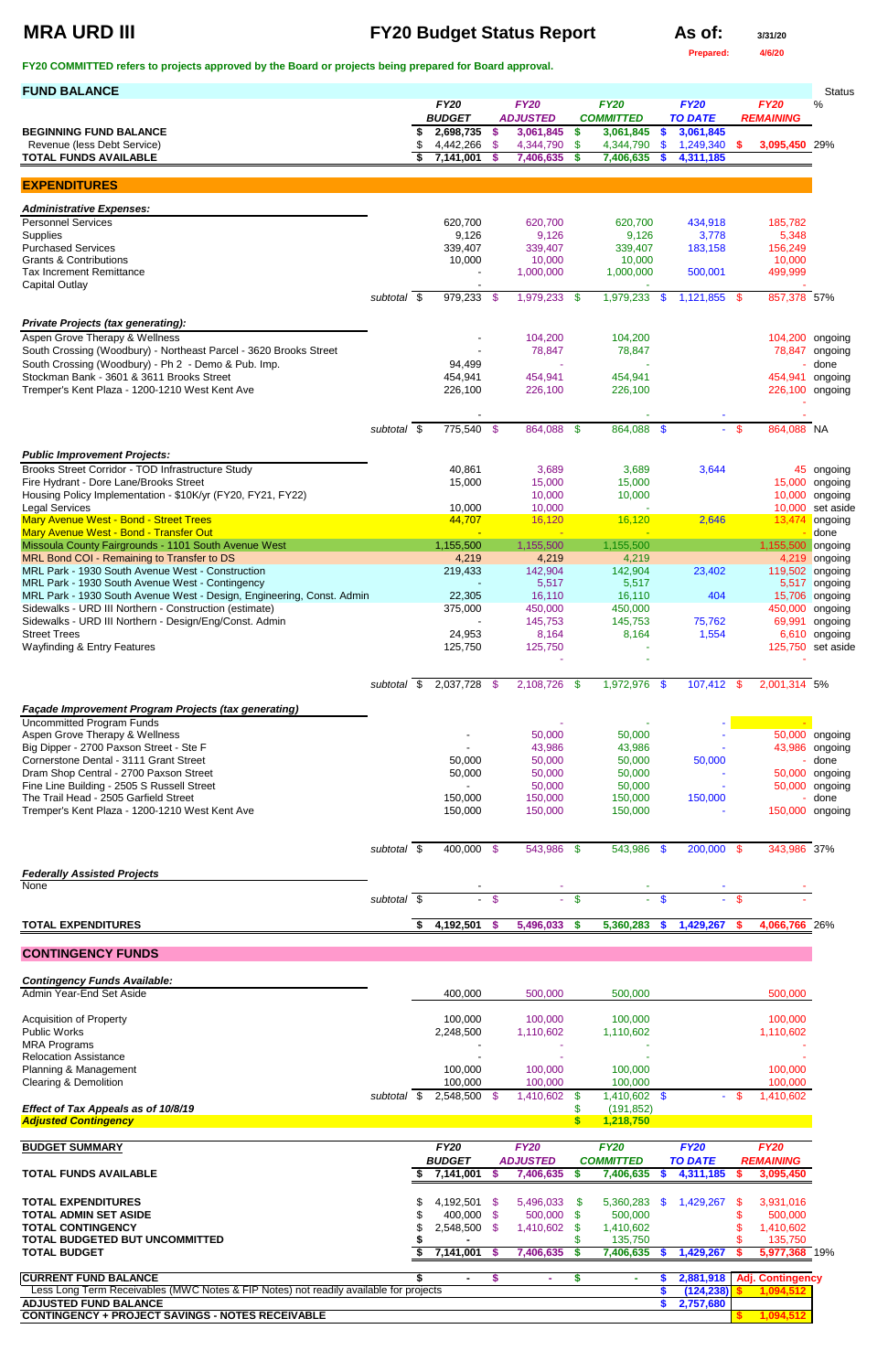### **MRA NORTH RESERVE/SCOTT ST URD FY20 Budget Status Report As of: 3/31/20**

**Prepared: 4/6/20**

| <b>FUND BALANCE</b>                                                                             |             |     |                          |      |                                |              |                                 |               |                               |     |                          |                |
|-------------------------------------------------------------------------------------------------|-------------|-----|--------------------------|------|--------------------------------|--------------|---------------------------------|---------------|-------------------------------|-----|--------------------------|----------------|
|                                                                                                 |             |     | <b>FY20</b>              |      | <b>FY20</b>                    |              | <b>FY20</b>                     |               | <b>FY20</b>                   |     | <b>FY20</b>              |                |
| <b>BEGINNING FUND BALANCE</b>                                                                   |             | \$  | <b>BUDGET</b><br>791,281 | \$   | <b>ADJUSTED</b><br>867,391     | \$           | <b>COMMITTED</b><br>867,391     | \$            | <b>TO DATE</b><br>867,391     |     | <b>REMAINING</b>         | <b>Status</b>  |
| Revenue (less Debt Service)                                                                     |             | \$  | 1,326,815                | \$   | 1,290,191                      | \$           | 1,290,191                       | $\mathbf{\$}$ | $621,132$ \$                  |     | 669,059 48%              |                |
| <b>TOTAL FUNDS AVAILABLE</b>                                                                    |             | S   | 2,118,096                | S    | 2,157,582                      | \$           | 2,157,582                       | S             | 1,488,523                     |     |                          |                |
| <b>EXPENDITURES</b>                                                                             |             |     |                          |      |                                |              |                                 |               |                               |     |                          |                |
|                                                                                                 |             |     |                          |      |                                |              |                                 |               |                               |     |                          |                |
| <b>Administrative Expenses:</b><br><b>Tax Increment Remittance</b>                              |             |     | $\overline{\phantom{a}}$ |      | 750,000                        |              | 750,000                         |               | 375,000                       |     | 375.001                  |                |
| Transfers to URD III                                                                            |             |     | 20,000                   |      | 20,000                         |              | 20,000                          |               |                               |     | 20,000                   |                |
|                                                                                                 | subtotal \$ |     | 20,000                   | - \$ | 770,000                        | - \$         | 770,000 \$                      |               | 375,000 \$                    |     | 395,001 49%              |                |
| <b>Private Projects (tax generating):</b>                                                       |             |     |                          |      |                                |              |                                 |               |                               |     |                          |                |
| \$723,514 Scott Street Village - Phase II & III - Construction                                  |             |     | 303,054                  |      | 303,054                        |              | 44,000                          |               | 44,007                        |     | 259,047 ongoing          |                |
|                                                                                                 |             |     |                          |      |                                |              |                                 |               |                               |     |                          |                |
|                                                                                                 | subtotal \$ |     | 303,054                  | \$   | 303,054                        | -\$          | 44,000                          | $\mathbf{\$}$ | 44,007 \$                     |     | 259,047 15%              |                |
|                                                                                                 |             |     |                          |      |                                |              |                                 |               |                               |     |                          |                |
| <b>Public Improvement Projects:</b><br>Housing Policy Implementation - \$10K (FY20, FY21, FY22) |             |     |                          |      | 10,000                         |              | 10,000                          |               |                               |     |                          | 10,000 ongoing |
| Missoula Cemetery - Strategic Plan                                                              |             |     |                          |      | 12,750                         |              | 12.750                          |               |                               |     | 12,750                   | ongoing        |
| Opportunity Zone Funding - \$50K (\$25K from URD 2 & NRSS)                                      |             |     |                          |      | 25,000                         |              | 25,000                          |               | 25,000                        |     |                          | done           |
| Public Works - Maintenance Facility Plan                                                        |             |     |                          |      | 28,817                         |              | 28,817                          |               |                               |     |                          | 28,817 ongoing |
| Scott Street Redevelopment - Feasibility Due Dilligence                                         |             |     |                          |      | 55,000                         |              | 55,000                          |               | 4,975                         |     |                          | 50,025 ongoing |
|                                                                                                 |             |     |                          |      | ÷,                             |              | ÷,                              |               | $\tilde{\phantom{a}}$         |     |                          |                |
|                                                                                                 | subtotal \$ |     |                          | - \$ | 131,567                        | \$           | 131,567                         |               | 29,975 \$                     |     | 101.592 23%              |                |
|                                                                                                 |             |     |                          |      |                                |              |                                 |               |                               |     |                          |                |
| <b>Program Projects (tax generating)</b>                                                        |             |     |                          |      |                                |              |                                 |               |                               |     |                          |                |
|                                                                                                 |             |     |                          |      |                                |              | $\sim$                          |               |                               |     |                          |                |
|                                                                                                 | subtotal \$ |     |                          | \$   |                                | \$           |                                 |               |                               | \$  |                          | <b>NA</b>      |
| <b>TOTAL EXPENDITURES</b>                                                                       |             | -\$ | 323,054                  | \$   | 1,204,621                      | s            | 945,567                         |               | 448,982                       |     | 755,639 37%              |                |
| <b>CONTINGENCY FUNDS</b>                                                                        |             |     |                          |      |                                |              |                                 |               |                               |     |                          |                |
|                                                                                                 |             |     |                          |      |                                |              |                                 |               |                               |     |                          |                |
| <b>Contingency Funds Available:</b><br><b>Acquisition of Property</b>                           |             |     | 100,000                  |      | 100,000                        |              | 100,000                         |               |                               |     | 100,000                  |                |
| <b>Public Works</b>                                                                             |             |     | 1,495,042                |      | 652,961                        |              | 652,961                         |               |                               |     | 652,961                  |                |
| <b>CRLP/CCP Assistance</b>                                                                      |             |     |                          |      |                                |              | $\sim$                          |               |                               |     | $\sim$                   |                |
| <b>Relocation Assistance</b>                                                                    |             |     |                          |      | $\sim$                         |              |                                 |               |                               |     | $\sim$                   |                |
| Planning & Management                                                                           |             |     | 100,000                  |      | 100,000                        |              | 100,000                         |               |                               |     | 100,000                  |                |
| Clearing & Demolition                                                                           |             |     | 100,000                  |      | 100,000                        |              | 100,000                         |               |                               |     | 100.000                  |                |
| Effect of Tax Appeals as of 10/8/19                                                             | subtotal \$ |     | 1,795,042                | -S   | 952,961                        | \$<br>\$     | 952,961 \$<br>(368)             |               |                               | -\$ | 952,961                  |                |
| <b>Adjusted Contingency</b>                                                                     |             |     |                          |      |                                | $\mathbf{s}$ | 952,593                         |               |                               |     |                          |                |
|                                                                                                 |             |     |                          |      |                                |              |                                 |               |                               |     |                          |                |
| <b>BUDGET SUMMARY</b>                                                                           |             |     | FY20<br><b>BUDGET</b>    |      | FY20<br><i><b>ADJUSTED</b></i> |              | <b>FY20</b><br><b>COMMITTED</b> |               | <b>FY20</b><br><b>TO DATE</b> |     | FY20<br><b>REMAINING</b> |                |
| <b>TOTAL FUNDS AVAILABLE</b>                                                                    |             | \$  | 2,118,096                | \$   | 2,157,582                      | \$           | 2,157,582                       | \$            | 1,488,523                     | s   | 669,059                  |                |
|                                                                                                 |             |     |                          |      |                                |              |                                 |               |                               |     |                          |                |
| <b>TOTAL EXPENDITURES</b>                                                                       |             |     |                          |      | 323,054 \$ 1,204,621 \$        |              | 945,567 \$                      |               | 448,982                       | -\$ | 755,639                  |                |
| <b>TOTAL CONTINGENCY</b>                                                                        |             | \$  | 1,795,042 \$             |      | 952,961                        | \$           | 952,961                         |               |                               | \$  | 952,961                  |                |
| <b>TOTAL BUDGETED BUT UNCOMMITTED</b><br><b>TOTAL APPROPRIATIONS</b>                            |             |     |                          |      |                                | \$           | 259,054                         |               |                               | \$  | 259,054<br>1.967.654 21% |                |
|                                                                                                 |             |     | $$2,118,096$ \$          |      | 2,157,582                      | s.           | 2,157,582                       | <b>S</b>      | 448,982                       | s   |                          |                |
| <b>CURRENT FUND BALANCE</b>                                                                     |             | \$  |                          | - \$ | ×.                             | \$           | ٠.                              | \$            | 1,039,541                     |     | <b>Adj. Contingency</b>  |                |
| Less Long Term Receivables (MWC Notes) not readily available for projects                       |             |     |                          |      |                                |              |                                 | $\sqrt{3}$    | (76, 739)                     |     | 876,222                  |                |
| <b>ADJUSTED FUND BALANCE</b>                                                                    |             |     |                          |      |                                |              |                                 | \$            | 962,802                       |     |                          |                |
| <b>CONTINGENCY + PROJECT SAVINGS - MWC NOTES</b>                                                |             |     |                          |      |                                |              |                                 |               |                               |     | 876,222                  |                |